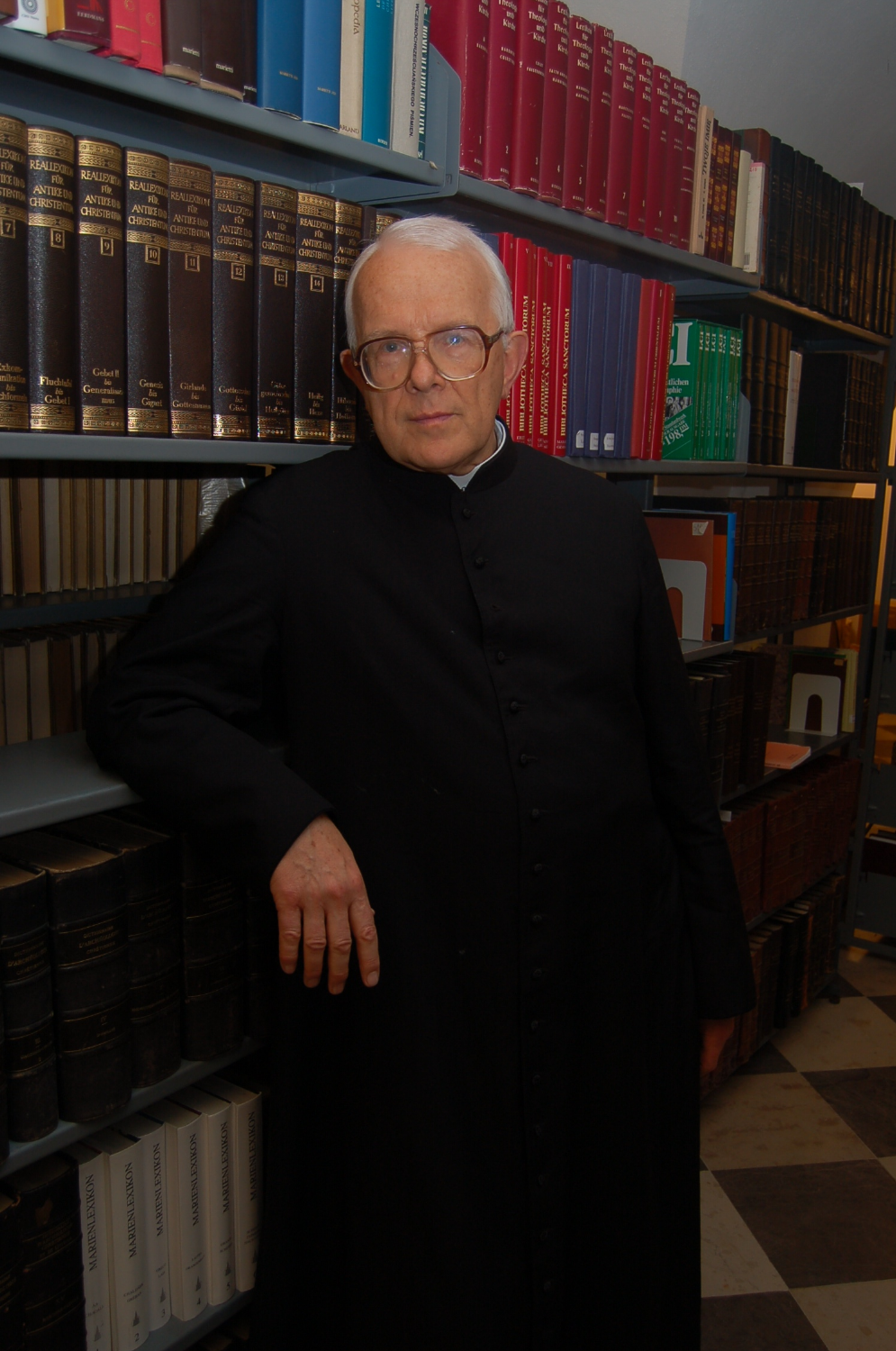## TABULA GRATULATORIA

## Reverendissimo Professori MARCO STAROWIEYSKI

Kazimierz NYCZ, Archiepiscopus Varsoviensis Piotr LIBERA, Episcopus Plocensis Tadeusz PIKUS, Episcopus auxiliaris, Varsoviae

Curia Metropolitana Varsoviensis Faculté de Théologie de l'Université Catholique de Lublin Facultas Theologica Universitatis Cardinalis Stephani Wyszyński, Varsoviae Pontificia Facultas Theologica, Varsoviae Redakcja "Vox Patrum" Redakcja "Warszawskie Studia Teologiczne" Seminarium Maior Metropolitanum Varsoviensis Seminarium Maior Varsoviae-Pragae Seminarium Maior Lovicensis Sekcja Patrystyczna przy Komisji Nauki Wiary Episkopatu Polski Societas Theologica Varsoviensis Universitas Cardinalis Stephani Wyszyński, Varsoviae Wydawnictwo WAM w Krakowie Wyższa Szkoła Filozoficzno-Pedagogiczna "Ignatianum" w Krakowie Facultas Theologica Pontificiae Academiae Theologicae, Cracoviae – Tarnów

Irena BACKUS, University of Geneva Krzysztof BARDSKI, Pontificia Facultas Theologica, Varsoviae Arkadiusz BARON, Pontificia Acasdemia Teologica, Cracoviae Roman BARTNICKI, Universitas Cardinalis Stephani Wyszyński, Varsoviae Pier Franco BEATRICE, University of Padua Dominique BERTRAND, Sources Chrétiennes, Lyon Rudolf BRÄNDLE, Universität Basel Ryszarda BULAS, Université Catholique de Lublin Waldemar CERAN, Universitas Lodzensis Bernard COULIE, Université Catholique de Louvain Bogdan CZĘSZ, Facultas Theologica Universitatis A. Mickiewicz, Poznań Bogdan CZYśEWSKI, Facultas Theologica Universitatis A. Mickiewicz, Poznań Alberto D'ANNA, Università "Roma Tre" Ysabel DE ANDIA, CNRS, Paris Bazyli DEGÓRSKI, Roma Alain DESREUMAUX, CNRS, Paris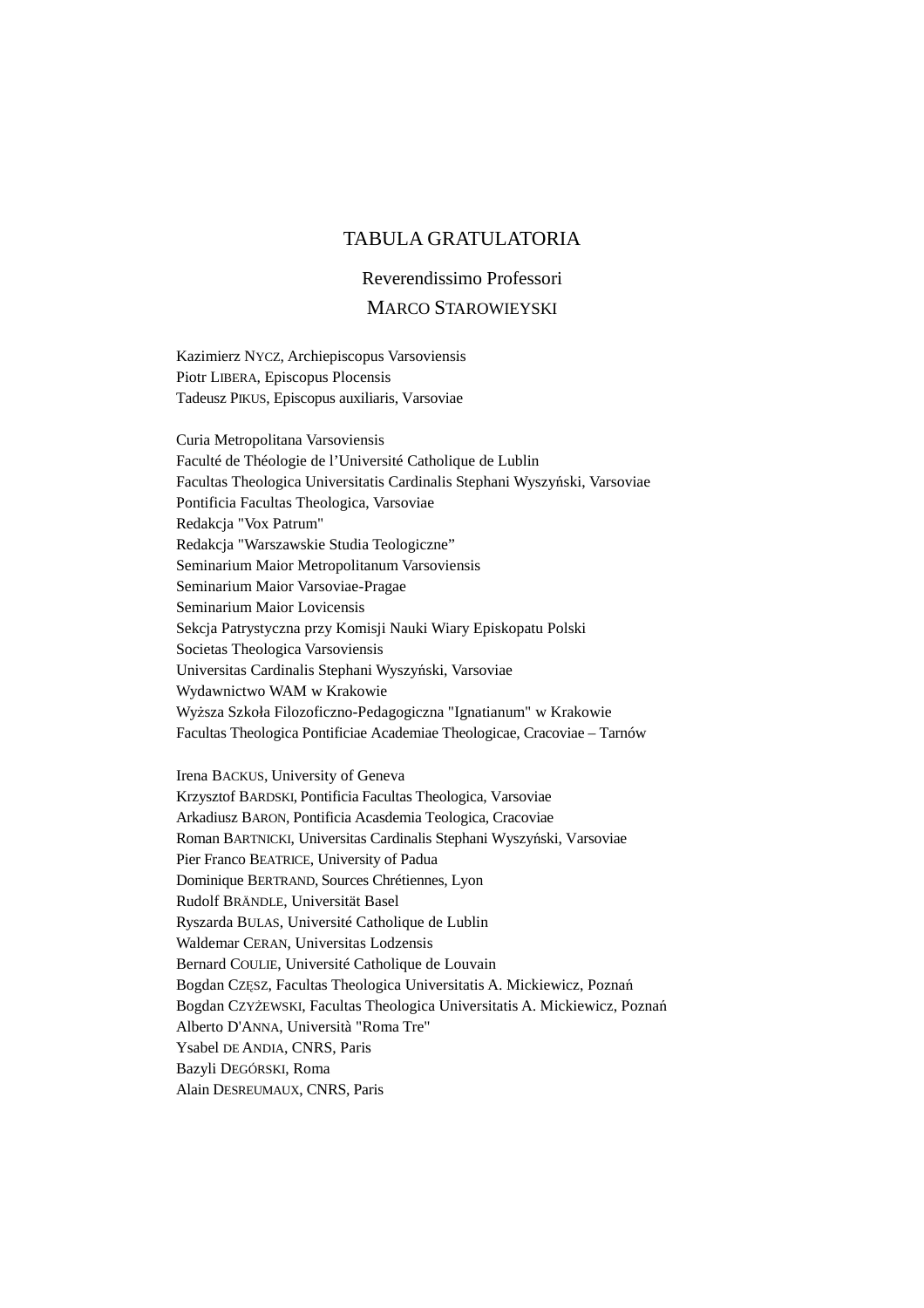Gilles DORIVAL, Université d'Aix-Marseille – Institut Universitaire de France Franciszek DRĄCZKOWSKI, Université Catholique de Lublin Augustyn ECKMANN, Université Catholique de Lublin Alberto FERREIRO, Seattle Pacific University Andrzej FILABER, Pontificia Facultas Theologica, Varsoviae Ludwik GŁADYSZEWSKI, Facultas Theologica Universitatis A. Mickiewicz, Poznań Józef GÓRZYŃSKI, Pontificia Facultas Theologica, Varsoviae Rémi GOUNELLE, Université Marc Bloch - Strasbourg II Jacek GRZYBOWSKI, Seminarium Maior, Varsoviae-Pragae Józef GRZYWACZEWSKI, Séminaire Polonais de Paris Jean-Noël GUINOT, CNRS - Institut des Sources Chrétiennes Anthony HILHORST, University of Groningen Bożena IWASZKIEWICZ-WRONIKOWSKA, Université Catholique de Lublin Zbigniew IZYDORCZYK, University of Winnipeg Attila JAKAB, Budapest Michał JANOCHA, Universitas Cardinalis Stephani Wyszyński, Varsoviae Elżbieta JASTRZĘBOWSKA, Polish Academy of Sciences in Rome Éric JUNOD, Université de Lausanne Stanisław KALINKOWSKI, Universitas Cardinalis Stephani Wyszyński, Varsoviae Marek KILISZEK, Pontificia Facultas Theologica, Varsoviae Piotr KLIMEK, Seminarium Maior, Varsoviae-Pragae Tadeusz KOŁOSOWSKI, Universitas Cardinalis Stephani Wyszyński, Varsoviae Stanisław KUR, Pontificia Facultas Theologica, Varsoviae Jerzy LACHOWICZ, Seminarium Maior, Białystok Stanisław LONGOSZ, Université Catholique de Lublin Basile LOURIÉ, St. Pétersbourg Mieczysław LUBAŃSKI, Universitas Cardinalis Stephani Wyszyński, Varsoviae Henryk MAŁECKI, Pontificia Facultas Theologica, Varsoviae Annick MARTIN, Université de Rennes Piotr MAZURKIEWICZ, Universitas Cardinalis Stephani Wyszyński, Varsoviae Martin MCNAMARA, The Milltown Institute of Theology and Philosophy – Dublin Jan MIAZEK, Pontificia Facultas Theologica, Varsoviae Ryszard MOŃ, Universitas Cardinalis Stephani Wyszyński, Varsoviae Józef NAUMOWICZ, Pontificia Facultas Theologica, Varsoviae Simon C. MIMOUNI, École pratique des Hautes Études, Paris Leszek MISIARCZYK, Universitas Cardinalis Stephani Wyszyński, Varsoviae Françoise MORARD, Université de Fribourg Wincenty MYSZOR, Decanus Facultatis Theologicae UŚ, Katowice Leon NIEŚCIOR OMI, Facultas Theologica Universitatis A. Mickiewicz, Poznań Arkadiusz NOCOŃ, Roma Policarpo NOWAK, Roma Flavio G. NUVOLONE, Université de Fribourg Kazimierz OBRYCKI, Universitas Cardinalis Stephani Wyszyński, Varsoviae